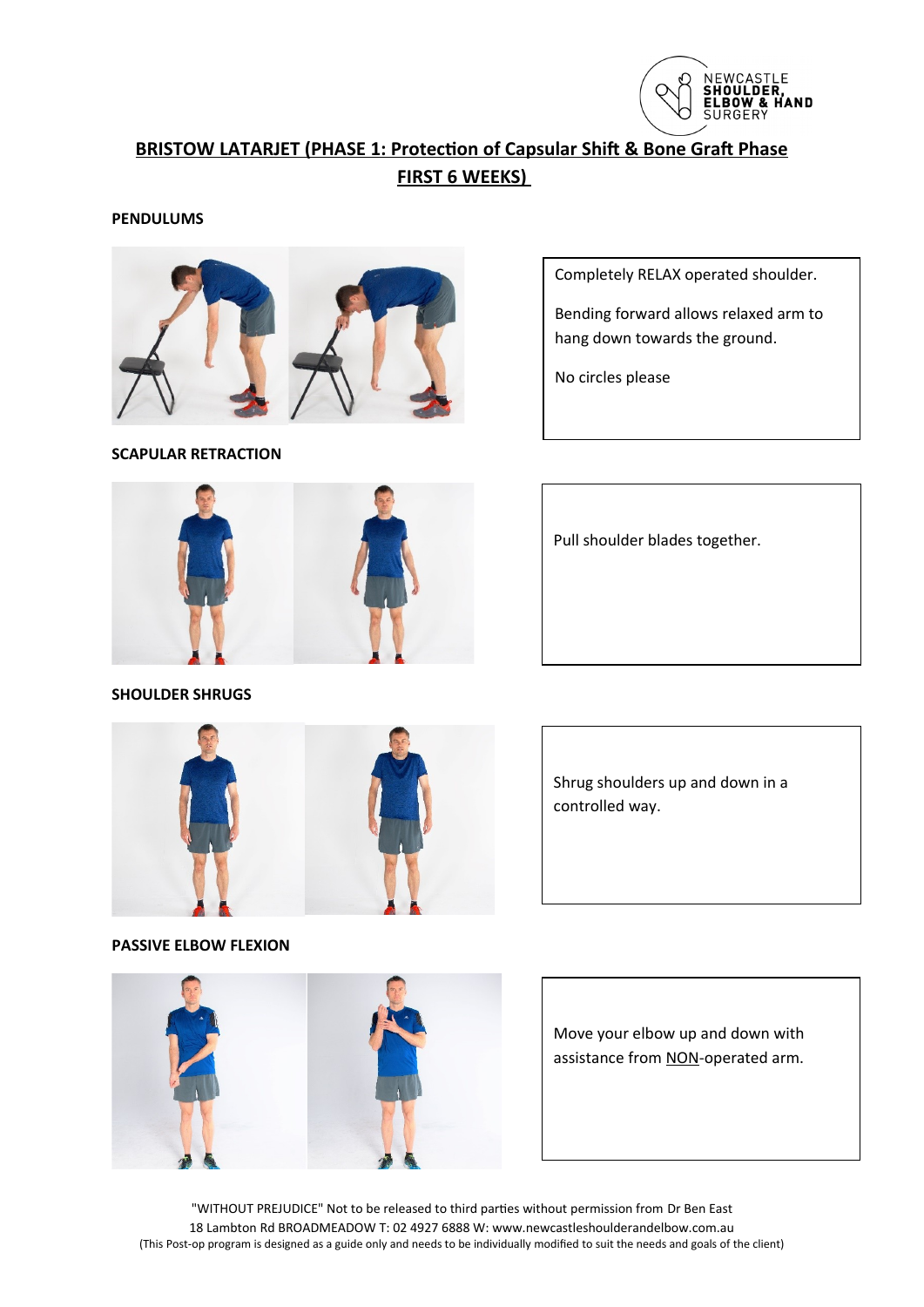

## **ACTIVE ONLY EXTERNAL ROTATION to 0° WITH ELBOWS BY SIDE**



#### **PASSIVE ONLY INTERNAL ROTATION**

Rotate your arm(s) outward making sure you keep your elbows by your side. Only rotate out to 12 o'clock.



## **ACTIVE ASSISTED FLEXION IN LYING**

Completely RELAX your operated arm by supporting the weight of this arm with your other hand.

Rotate your operated arm inwards using your other hand.



Lie on your back. Grasp your operated arm with your unaffected arm/hand.

Move your operated arm 'up and over' your head. Try not to tense your operated shoulder too much as this will lessen your range and make the movement more uncomfortable.

#### **ACTIVE ASSISTED FLEXION SLIDING HAND ALONG TABLE**



Slide your hand along a table. Can place hand on a cloth to make it slide easier.